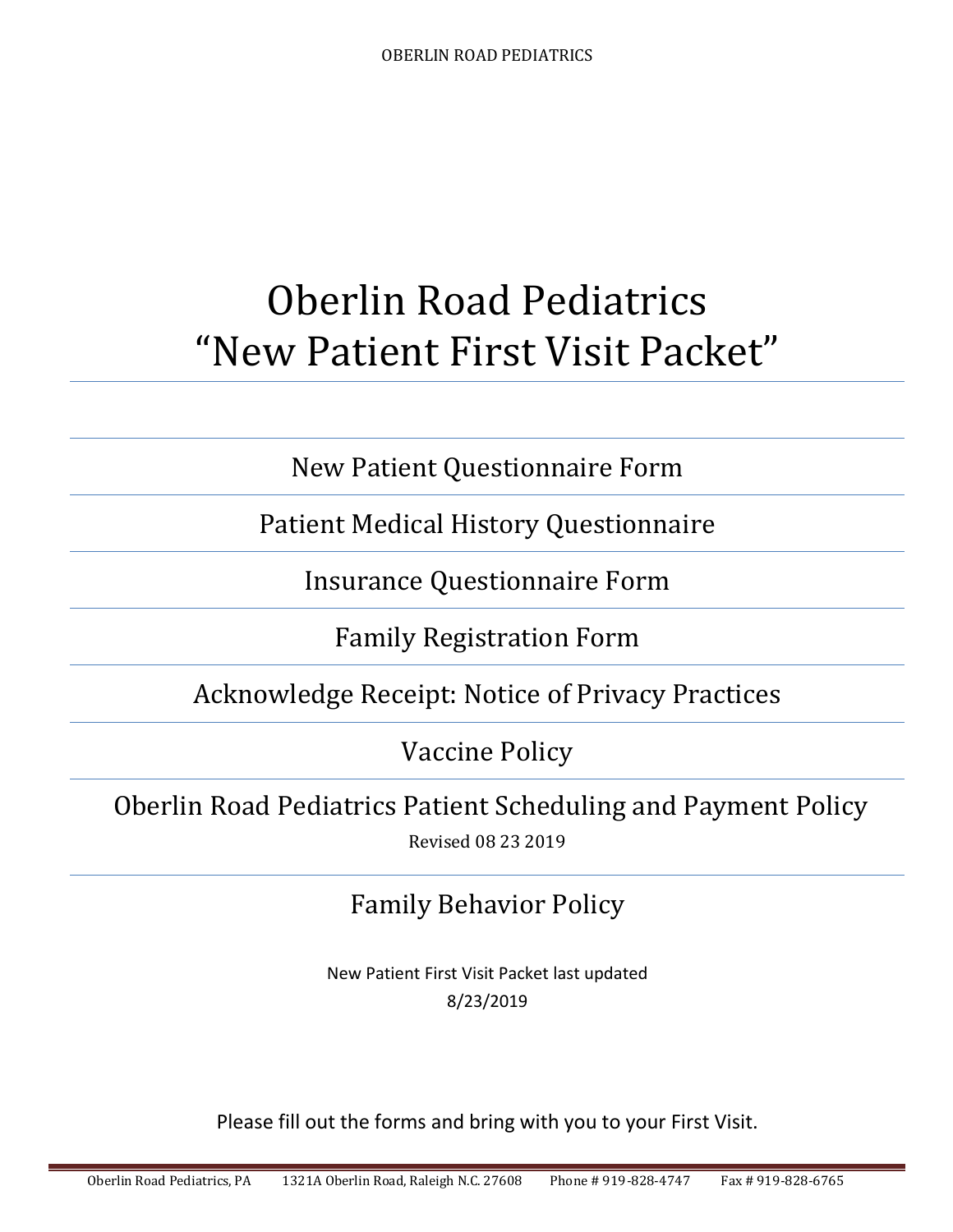### **ORP NEW PATIENT QUESTIONNAIRE** ORP NEW PATIENT QUESTIONNAIRE 1 OF 1

We at Oberlin Road Pediatrics welcome all new patients under the age of 17 and we thank you for considering Oberlin Road Pediatrics for your child's primary care. Prior to your first appointment with us we do require the following items to be completed on your part:

|  |                                                                                                                                 | 1. We ask that you read over our <b>Vaccination / No Show Policy</b> attached & online @www.oberlinroadpediatrics.com.                                                                                                         |             |                |  |  |  |
|--|---------------------------------------------------------------------------------------------------------------------------------|--------------------------------------------------------------------------------------------------------------------------------------------------------------------------------------------------------------------------------|-------------|----------------|--|--|--|
|  |                                                                                                                                 | Please sign the following Practice Policy statements below:                                                                                                                                                                    |             |                |  |  |  |
|  |                                                                                                                                 | I have read and agree with Oberlin Road Pediatrics' Vaccination Policy_________                                                                                                                                                |             |                |  |  |  |
|  |                                                                                                                                 |                                                                                                                                                                                                                                | (Signature) | (Date)         |  |  |  |
|  |                                                                                                                                 | I have read and agree with Oberlin Road Pediatrics' No Show Policy __________                                                                                                                                                  |             | (Date)         |  |  |  |
|  |                                                                                                                                 |                                                                                                                                                                                                                                |             |                |  |  |  |
|  |                                                                                                                                 | PLEASE NOTE: WE MUST RECEIVE THIS FORM & YOUR CHILD'S VACCINATION RECORD BEFORE YOUR CHILD'S FIRST APPOINTMENT CAN BE SCHEDULED.                                                                                               |             |                |  |  |  |
|  |                                                                                                                                 | 2. If transferring from another Pediatric Practice, please request Medical Records be sent to Oberlin Road                                                                                                                     |             |                |  |  |  |
|  |                                                                                                                                 | Pediatrics. Please download and complete the Medical Release Forms located on our website under Forms.                                                                                                                         |             |                |  |  |  |
|  |                                                                                                                                 | PLEASE NOTE: WE MUST RECEIVE YOUR PREVIOUS MEDICAL RECORDS 1 WEEK PRIOR TO YOUR FIRST SCHEDULED APPOINTMENT OR YOUR<br>APPOINTMENT WILL NEED TO BE RESCHEDULED.                                                                |             |                |  |  |  |
|  |                                                                                                                                 | 3. To help us get to know your child better, please complete the following questionnaire and mail / fax to us $\omega$<br>(919) 828-6765.                                                                                      |             |                |  |  |  |
|  |                                                                                                                                 |                                                                                                                                                                                                                                |             |                |  |  |  |
|  |                                                                                                                                 | How did you hear of Oberlin Road Pediatrics? [19] [2010] [2010] [2010] [2010] [2010] [2010] [2010] [2010] [2010] [2010] [2010] [2010] [2010] [2010] [2010] [2010] [2010] [2010] [2010] [2010] [2010] [2010] [2010] [2010] [201 |             |                |  |  |  |
|  |                                                                                                                                 |                                                                                                                                                                                                                                |             |                |  |  |  |
|  |                                                                                                                                 | Tell us why you need a new Pediatric Practice? New Baby $Y/N$ ; New to the area $Y/N$ ; Second Opinion? $Y/N$ ;                                                                                                                |             |                |  |  |  |
|  |                                                                                                                                 |                                                                                                                                                                                                                                |             |                |  |  |  |
|  |                                                                                                                                 |                                                                                                                                                                                                                                |             |                |  |  |  |
|  |                                                                                                                                 |                                                                                                                                                                                                                                |             |                |  |  |  |
|  | 1. Are you transferring from another Pediatric Practice?- (If Yes -Please give name of practice and the reason<br>for transfer) |                                                                                                                                                                                                                                |             |                |  |  |  |
|  |                                                                                                                                 |                                                                                                                                                                                                                                |             |                |  |  |  |
|  | 2.                                                                                                                              |                                                                                                                                                                                                                                |             |                |  |  |  |
|  |                                                                                                                                 | Is your child currently on any medication? Y / N If yes, please list names and dosages                                                                                                                                         |             |                |  |  |  |
|  |                                                                                                                                 |                                                                                                                                                                                                                                |             |                |  |  |  |
|  | 3.                                                                                                                              | Does your child see any other specialist? (e.g. allergist, urologist, neurologist, etc.) Y / N                                                                                                                                 |             | If yes, please |  |  |  |
|  |                                                                                                                                 | 4. Does your child have any ongoing or past health problems? Are there any special medical needs? Please                                                                                                                       |             |                |  |  |  |
|  |                                                                                                                                 |                                                                                                                                                                                                                                |             |                |  |  |  |
|  |                                                                                                                                 |                                                                                                                                                                                                                                |             |                |  |  |  |
|  |                                                                                                                                 |                                                                                                                                                                                                                                |             |                |  |  |  |
|  |                                                                                                                                 |                                                                                                                                                                                                                                |             |                |  |  |  |
|  |                                                                                                                                 |                                                                                                                                                                                                                                |             |                |  |  |  |
|  |                                                                                                                                 |                                                                                                                                                                                                                                |             |                |  |  |  |
|  |                                                                                                                                 | place due to separation/divorce of parents, any foster care, adoption, etc - please provide necessary                                                                                                                          |             |                |  |  |  |
|  |                                                                                                                                 | documentation indicating who has the right to bring minor to appointments.) Thank you.                                                                                                                                         |             |                |  |  |  |
|  |                                                                                                                                 |                                                                                                                                                                                                                                |             |                |  |  |  |
|  |                                                                                                                                 |                                                                                                                                                                                                                                |             |                |  |  |  |
|  |                                                                                                                                 |                                                                                                                                                                                                                                |             |                |  |  |  |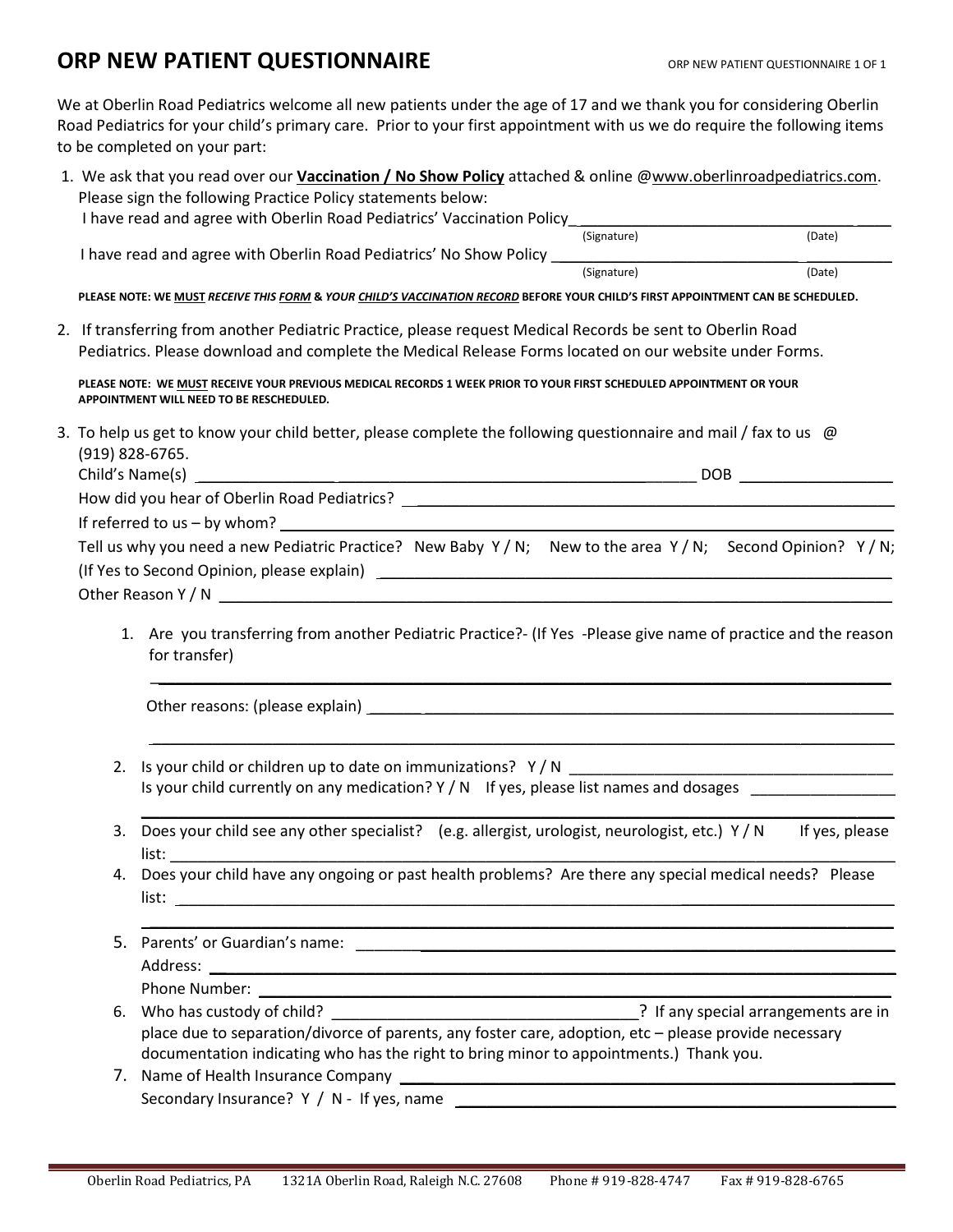| ORP PATIENT MEDICAL HISTORY QUESTIONNAIRE                                                                                                                                                                                                                                             |                                                               |                              |                                                                                                                                          | ORP PATIENT MEDICAL HISTORY QUESTIONNAIRE 1 OF 1                     |                       |
|---------------------------------------------------------------------------------------------------------------------------------------------------------------------------------------------------------------------------------------------------------------------------------------|---------------------------------------------------------------|------------------------------|------------------------------------------------------------------------------------------------------------------------------------------|----------------------------------------------------------------------|-----------------------|
|                                                                                                                                                                                                                                                                                       |                                                               |                              | $DOB$ $\left(\begin{array}{c c} & \end{array}\right)$ Sex $\Box M$ $\Box F$ Today's Date $\left(\begin{array}{c c} & \end{array}\right)$ |                                                                      |                       |
|                                                                                                                                                                                                                                                                                       |                                                               |                              |                                                                                                                                          |                                                                      |                       |
| <b>ALLERGIES</b>                                                                                                                                                                                                                                                                      |                                                               |                              |                                                                                                                                          |                                                                      |                       |
| Is your child allergic to any medications? $\Box$ Yes $\Box$ No                                                                                                                                                                                                                       |                                                               |                              |                                                                                                                                          | Epi-pen Prescribed for severe allergic reaction $\Box$ Yes $\Box$ No |                       |
|                                                                                                                                                                                                                                                                                       | Name of medication(s) and types(s) of reaction ______________ |                              |                                                                                                                                          |                                                                      |                       |
| Does your child have any environmental or food allergies? $\Box$ Yes $\Box$ No                                                                                                                                                                                                        |                                                               |                              |                                                                                                                                          |                                                                      |                       |
| Has your child had a Serious Reaction to an Immunization? $\Box$ Yes $\Box$ No If yes, which immunization and type of reaction?                                                                                                                                                       |                                                               |                              |                                                                                                                                          |                                                                      |                       |
| <b>PAST MEDICAL HISTORY</b>                                                                                                                                                                                                                                                           |                                                               |                              |                                                                                                                                          |                                                                      |                       |
| Check box if your child has or has had any of the following:                                                                                                                                                                                                                          |                                                               |                              | (Circle the ADHD type please)                                                                                                            | □ No Past Medical History:                                           |                       |
|                                                                                                                                                                                                                                                                                       | ADHD - □ Hyperactive ? □ Inattentive ? □ Combined ?           | $\Box$ Yes $\Box$ No         | Hearing problems                                                                                                                         |                                                                      | $\Box$ Yes $\Box$ No  |
| Asthma                                                                                                                                                                                                                                                                                |                                                               | $\Box$ Yes $\Box$ No         | Vision problems                                                                                                                          |                                                                      | $\Box$ Yes $\Box$ No  |
| Frequent wheezing or coughing spell                                                                                                                                                                                                                                                   |                                                               | $\Box$ Yes $\Box$ No         | Teeth problems                                                                                                                           |                                                                      | $\Box$ Yes $\Box$ No  |
| <b>Urinary Tract Infections</b>                                                                                                                                                                                                                                                       |                                                               | $\Box$ Yes $\Box$ No         | Diarrhea or Constipation                                                                                                                 |                                                                      | $\Box$ Yes $\Box$ No  |
| Recurrent or Frequent Ear Infections                                                                                                                                                                                                                                                  |                                                               | $\Box$ Yes $\Box$ No         | Anemia                                                                                                                                   |                                                                      | $\Box$ Yes $\Box$ No  |
| Recurrent or Frequent Strep Throat                                                                                                                                                                                                                                                    |                                                               | $\Box$ Yes $\Box$ No         | Eczema, hives or skin conditions                                                                                                         |                                                                      | $\Box$ Yes $\Box$ No  |
| <b>Heart Murmur</b>                                                                                                                                                                                                                                                                   |                                                               | $\Box$ Yes $\Box$ No         | Convulsions/central nervous system problems                                                                                              |                                                                      | $\Box$ Yes $\Box$ No  |
| Prematurity or complications at birth? $\Box$ Yes $\Box$ No Please describe                                                                                                                                                                                                           |                                                               |                              |                                                                                                                                          |                                                                      |                       |
| <b>Family History:</b> (Please provide the specific type of cancer, thyroid disease, allergy and mental illness in the space provided.)<br>Has anyone in your child's family had: Include "Mom, Dad, brother, sister, maternal & paternal grandparents" (Example: MGM, MGF, PGM, PGF) |                                                               |                              |                                                                                                                                          |                                                                      |                       |
| <b>Illness</b>                                                                                                                                                                                                                                                                        |                                                               | <b>Relationship to child</b> | <b>Illness</b>                                                                                                                           |                                                                      | Relationship to child |
| High Blood Pressure                                                                                                                                                                                                                                                                   | $\Box$ Yes $\Box$ No                                          |                              | Deafness                                                                                                                                 | $\Box$ Yes $\Box$ No                                                 |                       |
| Heart Attack age <55                                                                                                                                                                                                                                                                  | $\Box$ Yes $\Box$ No                                          |                              | Sickle Cell Anemia                                                                                                                       | $\Box$ Yes $\Box$ No                                                 |                       |
| Diabetes Type 1                                                                                                                                                                                                                                                                       | $\Box$ Yes $\Box$ No                                          |                              | Seizures                                                                                                                                 | $\Box$ Yes $\Box$ No                                                 |                       |
| Diabetes Type II                                                                                                                                                                                                                                                                      | $\Box$ Yes $\Box$ No                                          |                              | Asthma                                                                                                                                   | $\Box$ Yes $\Box$ No                                                 |                       |
| Stroke at age <55                                                                                                                                                                                                                                                                     | $\Box$ Yes $\Box$ No                                          |                              | Tuberculosis                                                                                                                             | $\Box$ Yes $\Box$ No                                                 |                       |
| Cancer                                                                                                                                                                                                                                                                                | $\Box$ Yes $\Box$ No                                          |                              | <b>Mental Illness</b>                                                                                                                    | $\Box$ Yes $\Box$ No                                                 |                       |
| <b>Thyroid Disease</b>                                                                                                                                                                                                                                                                | $\Box$ Yes $\Box$ No                                          |                              | <b>Migraine Headaches</b>                                                                                                                | $\Box$ Yes $\Box$ No                                                 |                       |
| <b>Allergic Disorders</b>                                                                                                                                                                                                                                                             | $\Box$ Yes $\Box$ No                                          |                              | <b>Cystic Fibrosis</b>                                                                                                                   | $\Box$ Yes $\Box$ No                                                 |                       |
| <b>SIDS</b>                                                                                                                                                                                                                                                                           | $\Box$ Yes $\Box$ No                                          |                              | Hemophilia                                                                                                                               | $\Box$ Yes $\Box$ No                                                 |                       |
| Obesity                                                                                                                                                                                                                                                                               | $\Box$ Yes $\Box$ No                                          |                              | <b>Hepatitis</b>                                                                                                                         | $\Box$ Yes $\Box$ No                                                 |                       |
| Alcohol Abuse                                                                                                                                                                                                                                                                         | $\Box$ Yes $\Box$ No                                          |                              | AIDS                                                                                                                                     | $\Box$ Yes $\Box$ No                                                 |                       |
| Drug Abuse                                                                                                                                                                                                                                                                            | $\Box$ Yes $\Box$ No                                          |                              | Genetic Syndromes                                                                                                                        | $\Box$ Yes $\Box$ No                                                 |                       |
| High Cholesterol                                                                                                                                                                                                                                                                      | $\Box$ Yes $\Box$ No                                          |                              | Other                                                                                                                                    | $\Box$ Yes $\Box$ No                                                 |                       |

#### **SOCIAL HISTORY / SAFETY / ENVIRONMENT**

| Do you live in a:                                          | $\Box$ House | □ Apartment | □ Other? |
|------------------------------------------------------------|--------------|-------------|----------|
| Are your home and car free of tobacco smoke?               | $\Box$ Yes   | $\Box$ No   |          |
| Please inform us if you have any pets and if so what kind. | $\Box$ Yes   | □ No        |          |
| Please inform us if your child is home schooled.           | $\Box$ Yes   | □ No        |          |

#### **Adoption**

If your child has been adopted, please tell us what country your child was adopted from and at what age?

#### What **Medications** and **Dosages** is your child on?

| MEDICATION                     | <b>DOSAGE</b> | TIMES A DAY |
|--------------------------------|---------------|-------------|
|                                |               |             |
|                                |               |             |
| Name of person completing form | Signature     |             |

Relation to child \_\_\_\_\_\_\_\_\_\_\_\_\_\_\_\_\_\_\_\_\_\_\_\_\_\_\_\_\_\_\_\_\_\_\_\_\_\_\_\_\_\_\_\_\_\_\_\_\_\_ Date \_\_\_\_\_\_\_\_\_\_\_\_\_\_\_\_\_\_\_\_\_\_\_\_\_\_\_\_\_\_\_\_\_\_\_\_\_\_\_\_\_\_\_\_\_\_\_\_\_\_\_\_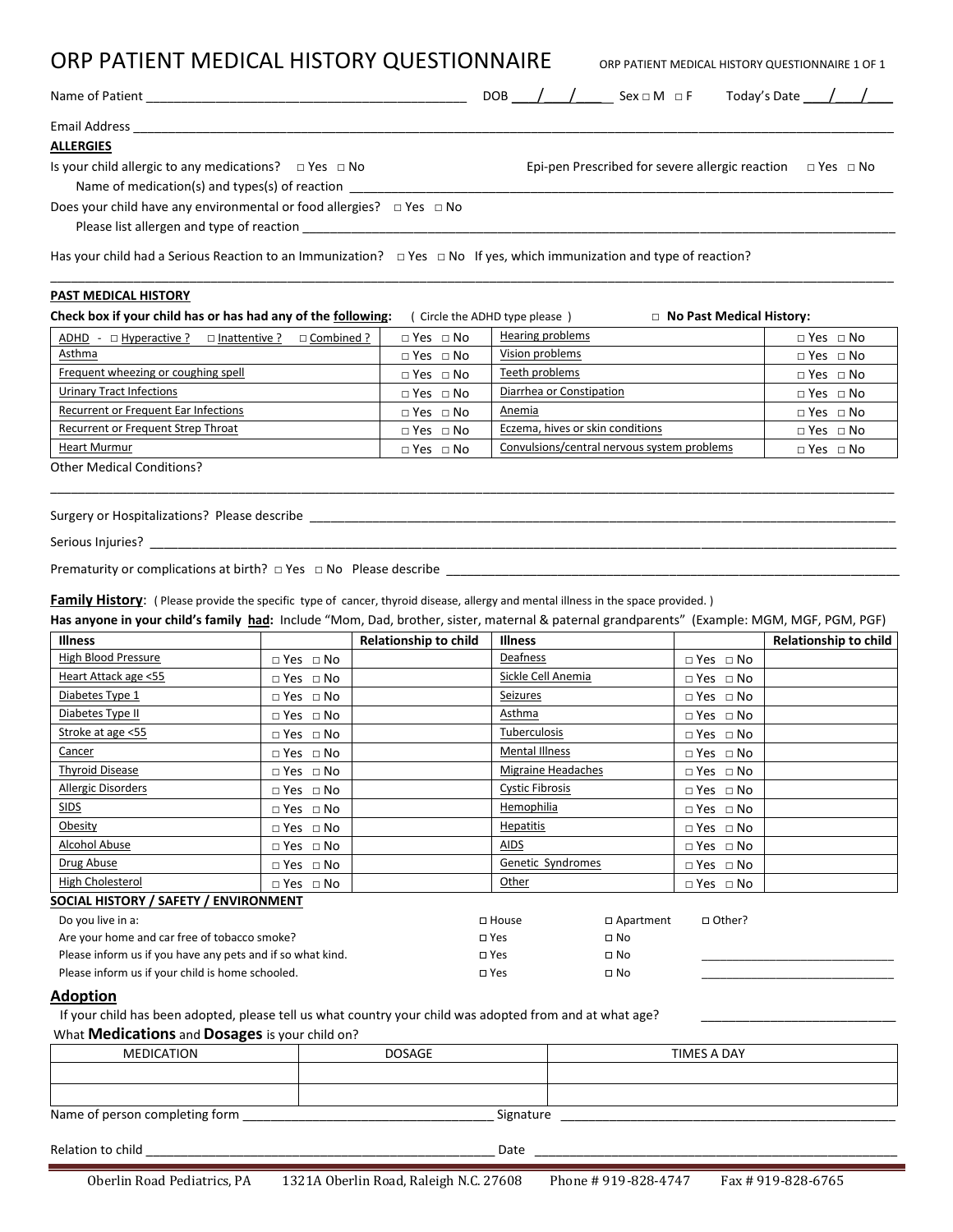

# Oberlin Road Pediatrics

1321 Oberlin Road Raleigh NC 27608 Phone 919.828.4747 - Fax 919 828 6765

## **INSURANCE QUESTIONNAIRE**

|                         | CHILDREN COVERED ON THIS POLICY:                                                         |       |                                                                                                                                                                                                                                |                                                                                                                     |                                                                                                                                                                                                                                |
|-------------------------|------------------------------------------------------------------------------------------|-------|--------------------------------------------------------------------------------------------------------------------------------------------------------------------------------------------------------------------------------|---------------------------------------------------------------------------------------------------------------------|--------------------------------------------------------------------------------------------------------------------------------------------------------------------------------------------------------------------------------|
|                         |                                                                                          | Name: | DOB:                                                                                                                                                                                                                           | Name:                                                                                                               | DOB:                                                                                                                                                                                                                           |
| Name:                   | DOB:                                                                                     | Name: | DOB:                                                                                                                                                                                                                           | Name:                                                                                                               | DOB:                                                                                                                                                                                                                           |
| Name:                   | DOB:                                                                                     | Name: | DOB:                                                                                                                                                                                                                           | Name:                                                                                                               | DOB:                                                                                                                                                                                                                           |
|                         | Previous Insurance Company Name:                                                         |       | <u> 1989 - Johann John Stone, market fan it ferskearre fan it ferskearre fan it ferskearre fan it ferskearre fan</u>                                                                                                           |                                                                                                                     |                                                                                                                                                                                                                                |
|                         | Termination Date of this Insurance:                                                      |       |                                                                                                                                                                                                                                |                                                                                                                     |                                                                                                                                                                                                                                |
|                         |                                                                                          |       |                                                                                                                                                                                                                                |                                                                                                                     |                                                                                                                                                                                                                                |
|                         | Do you have <b>Secondary Insurance</b>                                                   | Yes   | <b>No</b>                                                                                                                                                                                                                      |                                                                                                                     |                                                                                                                                                                                                                                |
| If YES please complete: |                                                                                          |       |                                                                                                                                                                                                                                |                                                                                                                     |                                                                                                                                                                                                                                |
|                         |                                                                                          |       | Name of Secondary Insurance: Lawrence and Contract and Contract and Contract and Contract and Contract and Contract and Contract and Contract and Contract and Contract and Contract and Contract and Contract and Contract an |                                                                                                                     |                                                                                                                                                                                                                                |
|                         |                                                                                          |       |                                                                                                                                                                                                                                |                                                                                                                     |                                                                                                                                                                                                                                |
|                         |                                                                                          |       |                                                                                                                                                                                                                                |                                                                                                                     |                                                                                                                                                                                                                                |
|                         |                                                                                          |       |                                                                                                                                                                                                                                |                                                                                                                     | DOB and the contract of the contract of the contract of the contract of the contract of the contract of the contract of the contract of the contract of the contract of the contract of the contract of the contract of the co |
|                         |                                                                                          |       |                                                                                                                                                                                                                                |                                                                                                                     |                                                                                                                                                                                                                                |
|                         |                                                                                          |       |                                                                                                                                                                                                                                |                                                                                                                     |                                                                                                                                                                                                                                |
|                         | Today's Date $\frac{1}{\sqrt{1-\frac{1}{2}}}\left[\frac{1}{\sqrt{1-\frac{1}{2}}}\right]$ |       |                                                                                                                                                                                                                                |                                                                                                                     |                                                                                                                                                                                                                                |
|                         |                                                                                          |       |                                                                                                                                                                                                                                |                                                                                                                     |                                                                                                                                                                                                                                |
|                         |                                                                                          |       |                                                                                                                                                                                                                                | If you have changes in your insurance it is important that you update this information with us as soon as possible. |                                                                                                                                                                                                                                |
| Thank you.              |                                                                                          |       |                                                                                                                                                                                                                                |                                                                                                                     |                                                                                                                                                                                                                                |

Revised: 03/17/2019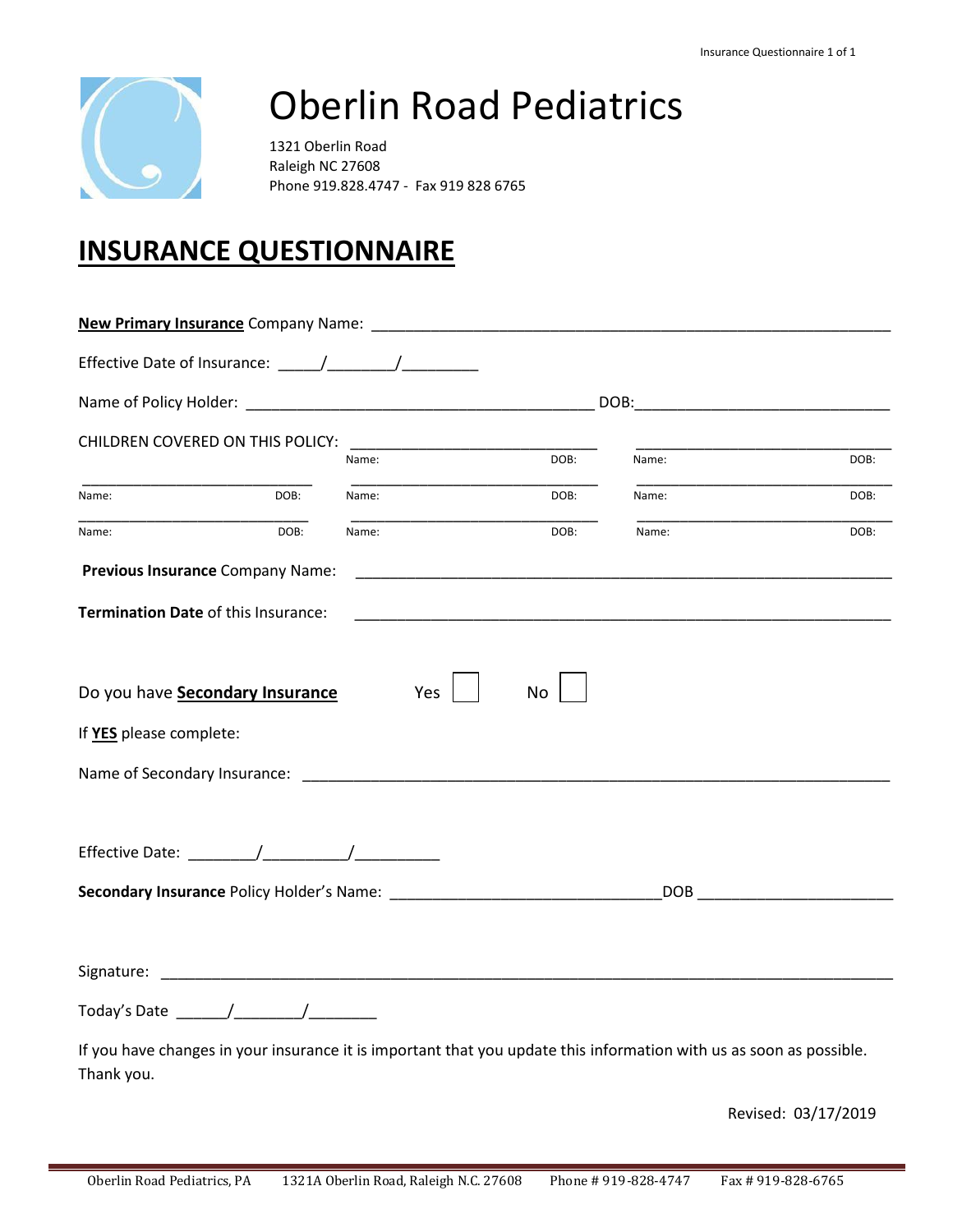## **Oberlin Road Pediatrics "FAMILY REGISTRATION FORM"**

| Gender                                                                                                                                                                                                                                                                                                                                                                                                                            |
|-----------------------------------------------------------------------------------------------------------------------------------------------------------------------------------------------------------------------------------------------------------------------------------------------------------------------------------------------------------------------------------------------------------------------------------|
|                                                                                                                                                                                                                                                                                                                                                                                                                                   |
| Occupation<br><u> 1980 - Jan Barnett, fransk kongresu og den forske forske forske forske forske forske forske forske forske for</u>                                                                                                                                                                                                                                                                                               |
| Work Phone<br><u> 1980 - Jan James James Barnett, fransk politik (d. 1980)</u>                                                                                                                                                                                                                                                                                                                                                    |
| City/County/State/Zip<br>Home Phone                                                                                                                                                                                                                                                                                                                                                                                               |
| Mobile Phone                                                                                                                                                                                                                                                                                                                                                                                                                      |
| Gender                                                                                                                                                                                                                                                                                                                                                                                                                            |
| Employer Name                                                                                                                                                                                                                                                                                                                                                                                                                     |
| Occupation<br><u> 1980 - Johann Barbara, martxa alemaniar argumento de la contrada de la contrada de la contrada de la contrad</u>                                                                                                                                                                                                                                                                                                |
| Work Phone<br><u> 1980 - Johann John Stein, mars an deutscher Stein († 1950)</u>                                                                                                                                                                                                                                                                                                                                                  |
| Home Phone                                                                                                                                                                                                                                                                                                                                                                                                                        |
| Mobile Phone<br><u> 1980 - Johann Stein, mars and de Brasilian (b. 1980)</u>                                                                                                                                                                                                                                                                                                                                                      |
| RACE / ETHNICITY /OR DECLINED $\Box$<br>LANGUAGE PREFERRED                                                                                                                                                                                                                                                                                                                                                                        |
| Has Insurance coverage: Father _____ Mother ______ Who has custody? Father _____ Mother _____ Both _____ Other _____<br><b>Married</b><br><b>Separated</b><br><b>Divorced</b><br>Widowed                                                                                                                                                                                                                                          |
|                                                                                                                                                                                                                                                                                                                                                                                                                                   |
| (Someone Other than Parent)                                                                                                                                                                                                                                                                                                                                                                                                       |
| DATE:<br>(Parent or Guardian <i>must sign</i> if patient is a Minor)                                                                                                                                                                                                                                                                                                                                                              |
| In the absence of the parent/legal guardian, I give the following person(s) permission to seek treatment, obtain any prescriptions or other<br>medical forms, for my child from Oberlin Road Pediatrics, PA. I also realize that the person listed on this form or the person with my<br>child may have access to pertinent protected health information if medically necessary. This authorization will be valid until otherwise |
|                                                                                                                                                                                                                                                                                                                                                                                                                                   |
|                                                                                                                                                                                                                                                                                                                                                                                                                                   |
|                                                                                                                                                                                                                                                                                                                                                                                                                                   |
|                                                                                                                                                                                                                                                                                                                                                                                                                                   |
| I authorize my child's physician, nurse, or other Oberlin Road Pediatrics employee to leave messages pertaining to my<br>child/children at the phone numbers I have listed above.<br>(LIST ALL CHILDREN)                                                                                                                                                                                                                          |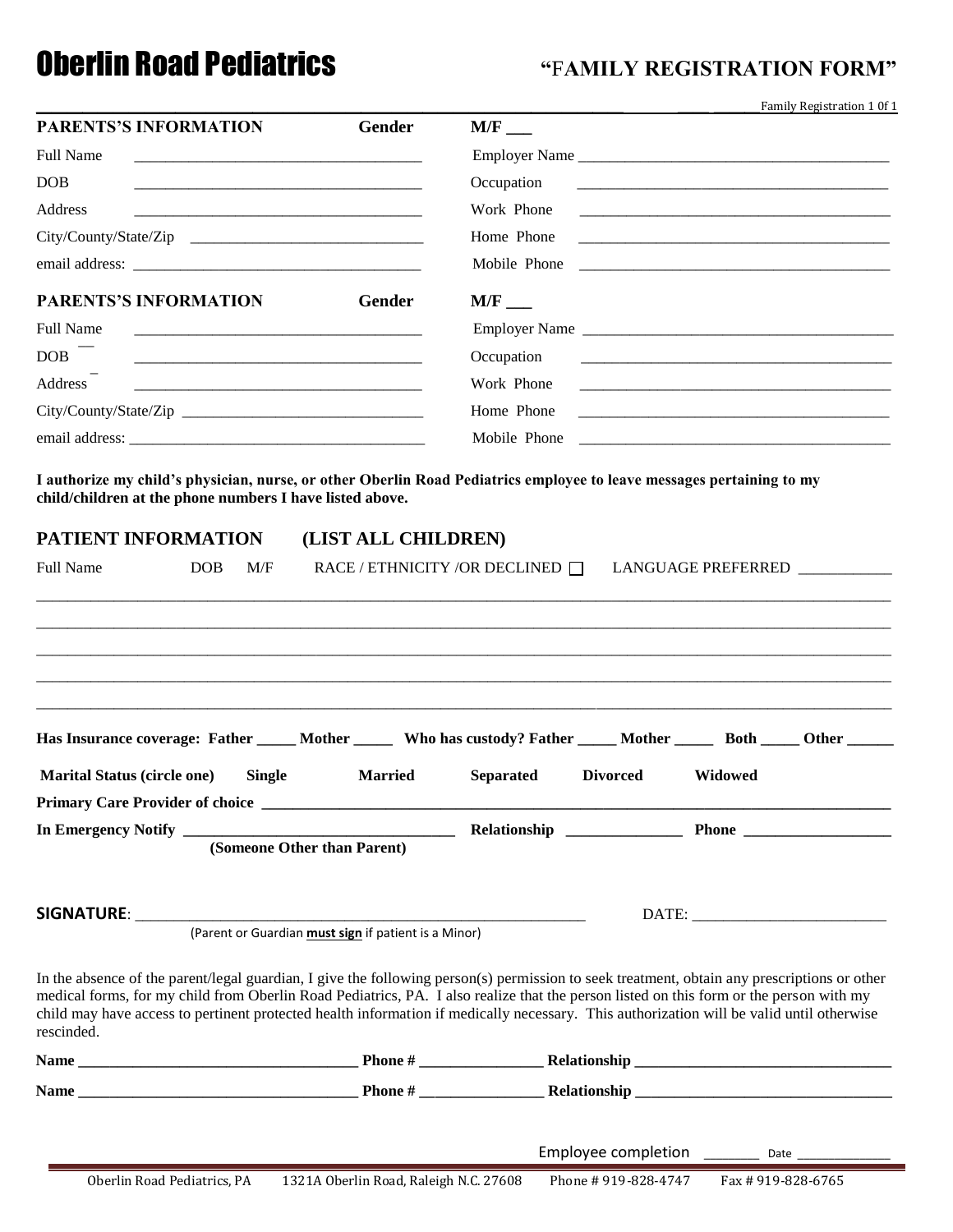## **Oberlin Road Pediatrics** Notice of Privacy Practices 1 of 1

### **Acknowledgement of Receipt of NOTICE of PRIVACY PRACTICES**

**I have received a copy of the HIPAA roles and regulations to review for my knowledge and use. I have the right to request a copy for my own use.**

**Patient Name: \_\_\_\_\_\_\_\_\_\_\_\_\_\_\_\_\_\_\_\_\_\_\_\_\_\_\_\_\_\_\_\_\_\_ Date: \_\_\_\_\_\_\_\_\_\_\_\_\_\_\_\_\_\_\_\_\_\_\_\_\_\_**

**Signature: \_\_\_\_\_\_\_\_\_\_\_\_\_\_\_\_\_\_\_\_\_\_\_\_\_\_\_\_\_\_\_\_\_\_\_\_\_**

**If signature is not that of the Patient, indicate the relationship of person signing for the Patient (e.g. Parent, Family Member, Guardian, Close Relative or Guarantor):**

**If Patient or Patient's personal representative does not sign, indicate the reasons why signature could not be obtained.**

**\_\_\_\_\_\_\_\_\_\_\_\_\_\_\_\_\_\_\_\_\_\_\_\_\_\_\_\_\_\_\_\_\_\_\_\_\_\_\_\_\_\_\_\_\_\_\_\_\_\_\_\_\_\_\_\_\_\_\_\_\_\_\_\_\_\_\_\_\_\_\_\_\_\_\_\_\_\_\_\_\_\_**

**\_\_\_\_\_\_\_\_\_\_\_\_\_\_\_\_\_\_\_\_\_\_\_\_\_\_\_\_\_\_\_\_\_\_\_\_\_\_\_\_\_\_\_\_\_\_ \_\_\_\_\_\_\_\_\_\_\_\_\_\_\_\_\_\_\_\_\_\_\_\_\_\_\_\_\_\_\_**

 $\_$  , and the set of the set of the set of the set of the set of the set of the set of the set of the set of the set of the set of the set of the set of the set of the set of the set of the set of the set of the set of th

**Name of Practice staff Member:** Date: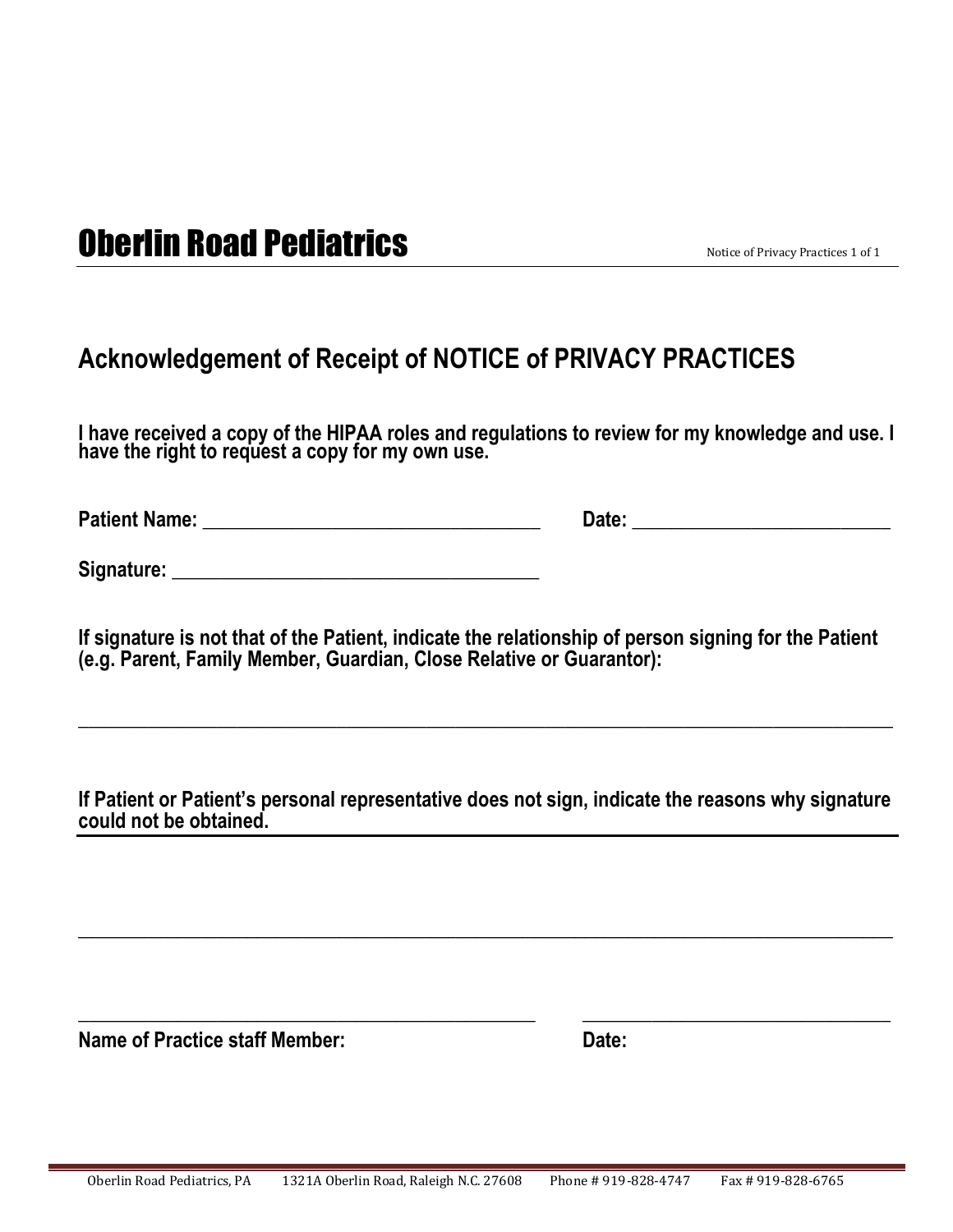#### **Oberlin Road Pediatrics** Vaccine Policy 1 of 1

#### **Vaccine Policy**

The physicians and staff of Oberlin Road Pediatrics fully support the efficacy and safety of vaccines. We follow the American Academy of Pediatrics (AAP) standardized schedule for implementation of vaccines, and the North Carolina State Law as the MINIMUM requirement for vaccine administration for our patients. Oberlin Road Pediatrics expects our patients to be immunized on time, starting with the Hepatitis B vaccine in the neonatal period.

If you are transferring your child into our practice from another medical provider, we will review the child's immunization records. If we determine that your child is significantly behind on shots, you will be asked to schedule a vaccine consultation with one of our physicians before we will see your child as a patient. We will work with new families to comply with vaccine recommendations and get back on track. However, if a requested vaccine consultation does not occur or if you are not willing to comply with NC vaccination laws, then Oberlin Road Pediatrics is not the right practice for your family, and we will not accept the child as a new patient.

We are happy to discuss your questions about vaccines during Well Child appointments. If there are extensive concerns or questions, parents will need to set up a separate vaccine consultation appointment. It is Important to understand that this visit may not be covered by Insurance and parents will be responsible for paying for this consultation at the time of service, which may range in cost from \$100-\$200 depending on the amount of time spent with the physician.

Signature of Parent/Guardian: \_\_\_\_\_\_\_\_\_\_\_\_\_\_\_\_\_\_\_\_\_\_\_\_\_\_\_\_\_\_ Date : \_\_\_\_\_\_\_\_\_\_\_\_\_\_\_\_\_\_\_\_\_\_\_\_

**Vaccine Consent Form:** By signing this consent, you are giving us permission at this and future appoints to vaccinate your child, You will be offered a Vaccine Information Statement (VIS) explaining each vaccine and information about vaccines.

| I, parent/guardian of                                   | have read the vaccine policy and give permission |
|---------------------------------------------------------|--------------------------------------------------|
| ( Child's Name )                                        |                                                  |
| for age - appropriate immunizations to be administered. |                                                  |

Signature of Parent/Guardian: \_\_\_\_\_\_\_\_\_\_\_\_\_\_\_\_\_\_\_\_\_\_\_\_\_\_\_\_\_\_\_ Date : \_\_\_\_\_\_\_\_\_\_\_\_\_\_\_\_\_\_\_\_\_\_\_\_

Updated July 22, 2012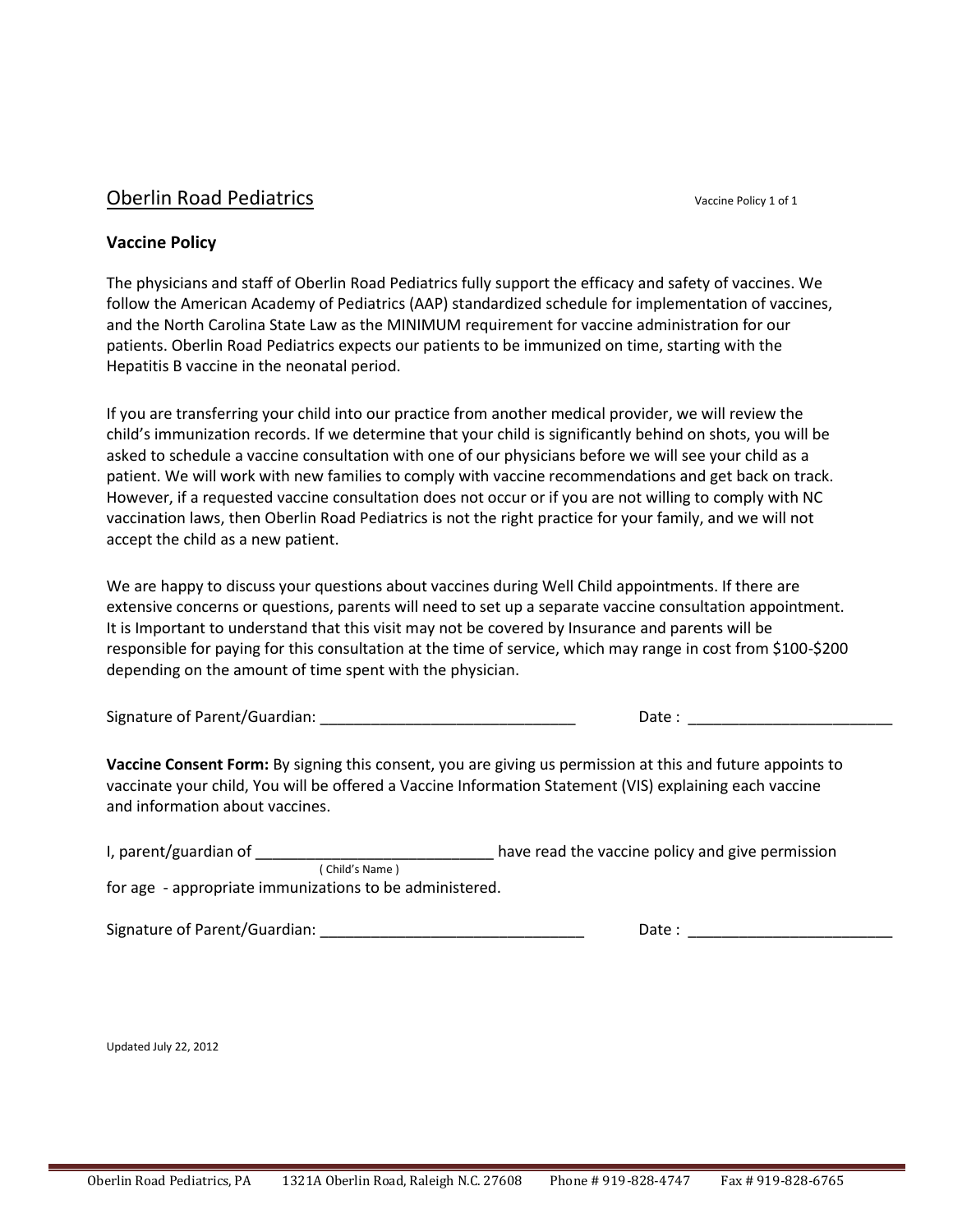## OBERLIN ROAD PEDIATRICS PATIENT SCHEDULING AND PAYMENT POLICY

### **Revised August 23, 2019**

Thank you for choosing our practice! We believe that establishing a written financial policy is mutually beneficial for all parties. It is our goal to avoid any miscommunication or concerns regarding financial matters in order to focus our energies on providing healthcare services to our patients.

**INSURANCE**: We participate with most insurance plans. Your insurance coverage and benefits are a contract between you and your insurance company. Each plan has different benefits for you as well as different financial obligations. Not all insurance policies cover all services. It is your responsibility to check with your insurance company to determine covered benefits.

We offer a discount for our "self-pay" patients IF they pay in full the day of service.

#### **Our Hours:**

#### **Monday-Friday:**

*Regular office hours:* 7:00 am – 5:00 pm *Walk-in clini*c: 7:00 am - 8:30 am *Urgent Care sick visits by appointment only:* 5:00 pm – 7:00 pm Phone lines to our receptionists are open 8:00 am – 5:00 pm

#### **Saturday:** NO WALK-INs

*Urgent Care sick visits* **by appointment only: Call 919-828-4747 starting at 8:00 am.**  Appointments are scheduled in time order from 9:00 am up until 4:00 pm depending upon emergent care needs and time of year.

#### **Sunday:** NO WALK-INs

*Urgent Care sick visits* **by appointment only: CALL 919-828-4747 starting at 8:00 am.** Appointments are scheduled in time order from 9:00 am up until 4:00 pm depending upon Emergent care needs and time of year.

**Please note that any appointment after 5:00 pm weekdays and all weekend appointments will incur an extra charge. Your insurance company may or may not cover this charge.** 

#### **The following are our financial guidelines relative to patient responsibility**:

- Please provide a copy of your insurance card at each visit.
- **Payment is expected at the time of service. As of January 1st 2013 co-pays not received within 48 hours of service will be subject to a \$15 administration fee.**
- As a courtesy to our patients we accept cash, check, money order, Visa, and MasterCard. **We no longer accept American Express.**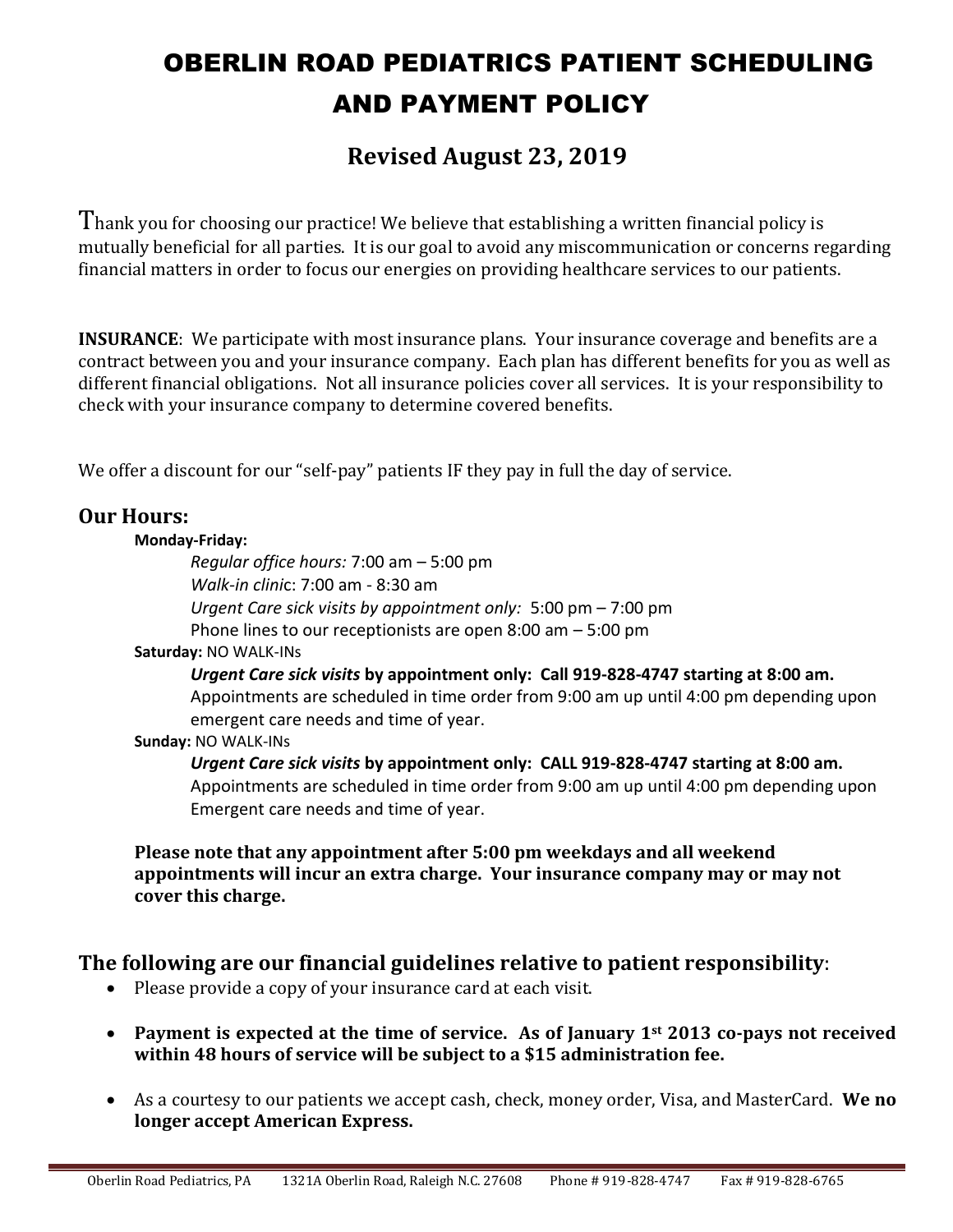• **We cannot extend professional courtesy discounts**.

- **As of January 1st 2013, a service charge of \$35 will be added for**: 1. Returned checks. 2. Re-filing of insurance due to incomplete or incorrect information given at the time of service, and including for example when your insurance has terminated. 3. Administrative fee associated with accounts turned over to collection agencies
- As of January  $1^{st}$  2013, any amount not covered by the patient's insurance including applicable deductibles, additional copays, etc. will be due 30 days from the time of the service. **Late payments will incur an additional \$10 per month billing fee.**
- Accounts will be turned over to a collection agency if past due 90 days or more. Failure to pay balance may result in discharge from the practice.
- You will be responsible for all collection costs involved with the collection of your account including court costs, reasonable attorney fees, and all other expenses incurred with collection if there is a default on any unpaid balance.
- Should you have extraordinary financial pressures, we will assist you with a payment plan. Staring on January 1st 2013 this plan will need to be **IN WRITING** with our billing department prior to services being rendered. No balance over \$500.00 can be carried on a family account, unless the above-mentioned payment plan has been signed and the arrangement is being followed.
- **Effective SEPTEMBER 1, 2019, the NO SHOW fee for missed appointments will be \$50. IN ADDITION, cancellations under 24 hours for Well Child Checks/Complete Physical Exams OR notification less than 4 hours for office sick visits will incur a \$50 fee as well.**
- **Effective SEPTEMBER 1, 2019, cancellations under 24 hours for Medicine Rechecks or Consults will incur a \$50 fee. This also includes missed or cancelled flu shot/shot only appointments if missed or cancelled in less than the 4 hour window.**
- **For repetitive No-Shows in a family, the family will be dismissed.**
- **As of January 1st 2013 a "RUSH" fee of \$30 will be assessed for any "FORM" requiring completion in less than 5 business days. This fee will be paid at the time the form is dropped off. Forms brought in at the time of the child's well child check/physical exam and those forms not needed in less than 5 business days will be FREE of charge.**
- **As of March 1st 2014 the "RUSH" fee will also be charged for any letter that you need for a physician to write for your child that is needed in less than 5 business days. This fee will be paid at the time the letter is requested.**
- We appreciate the opportunity to participate in your family's healthcare. If you have any questions regarding this policy, please let us know.

| Parent / Guardian signature | Date        |
|-----------------------------|-------------|
|                             | Page 2 of 2 |